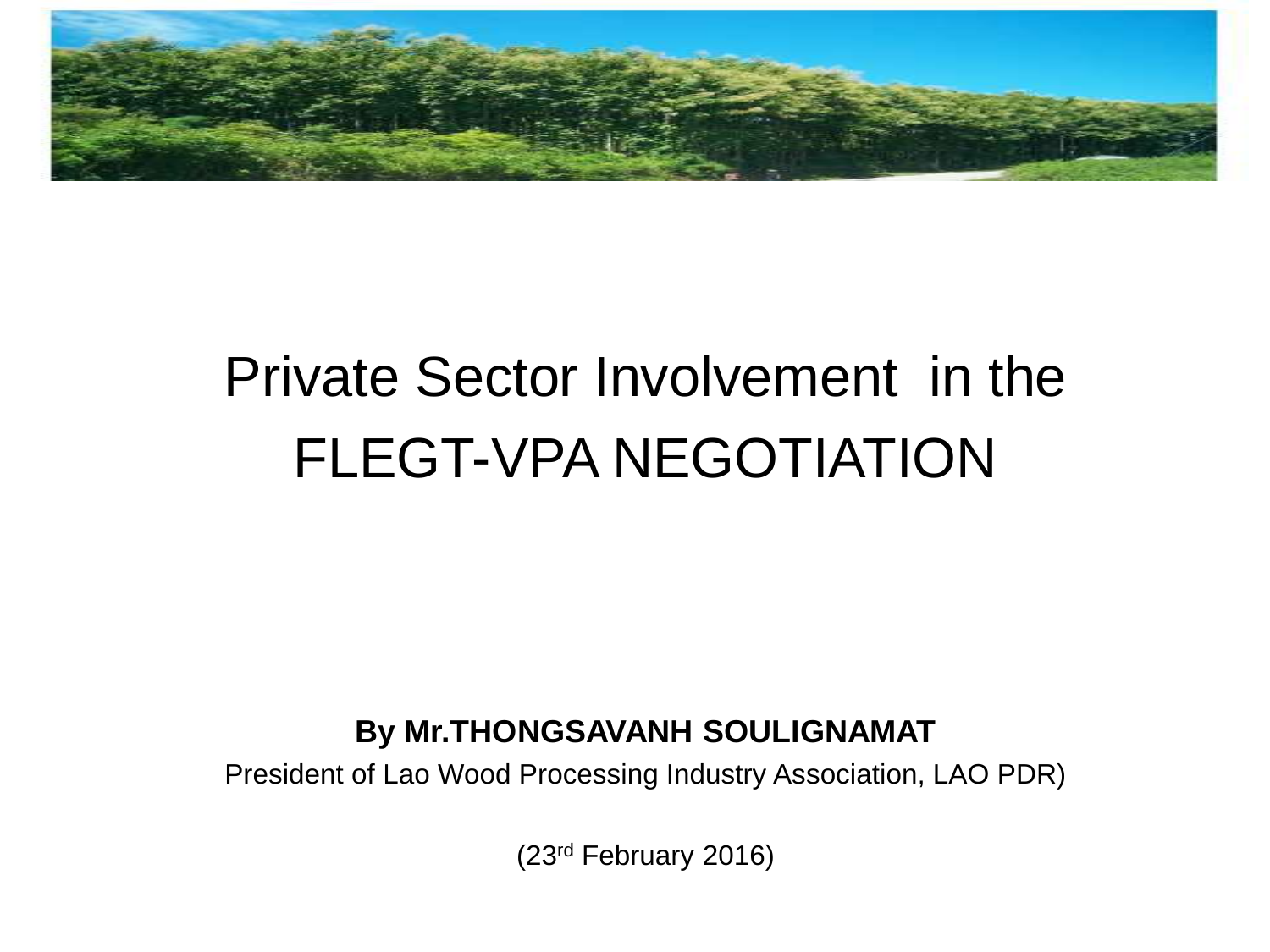#### Why do we talk about FLEGT/VPA in Lao

- \* The EU Timber Regulation:
	- Prohibits placing on the market illegally-harvested timber.
	- Assures consumers the products they buy are legal.
	- Provides a level playing field for timber traders on the EU market.
- FLEGT-VPA aims not simply to reduce illegal deforestation, but in promoting good forest governance, aims to contribute to poverty eradication and sustainable management of natural resources.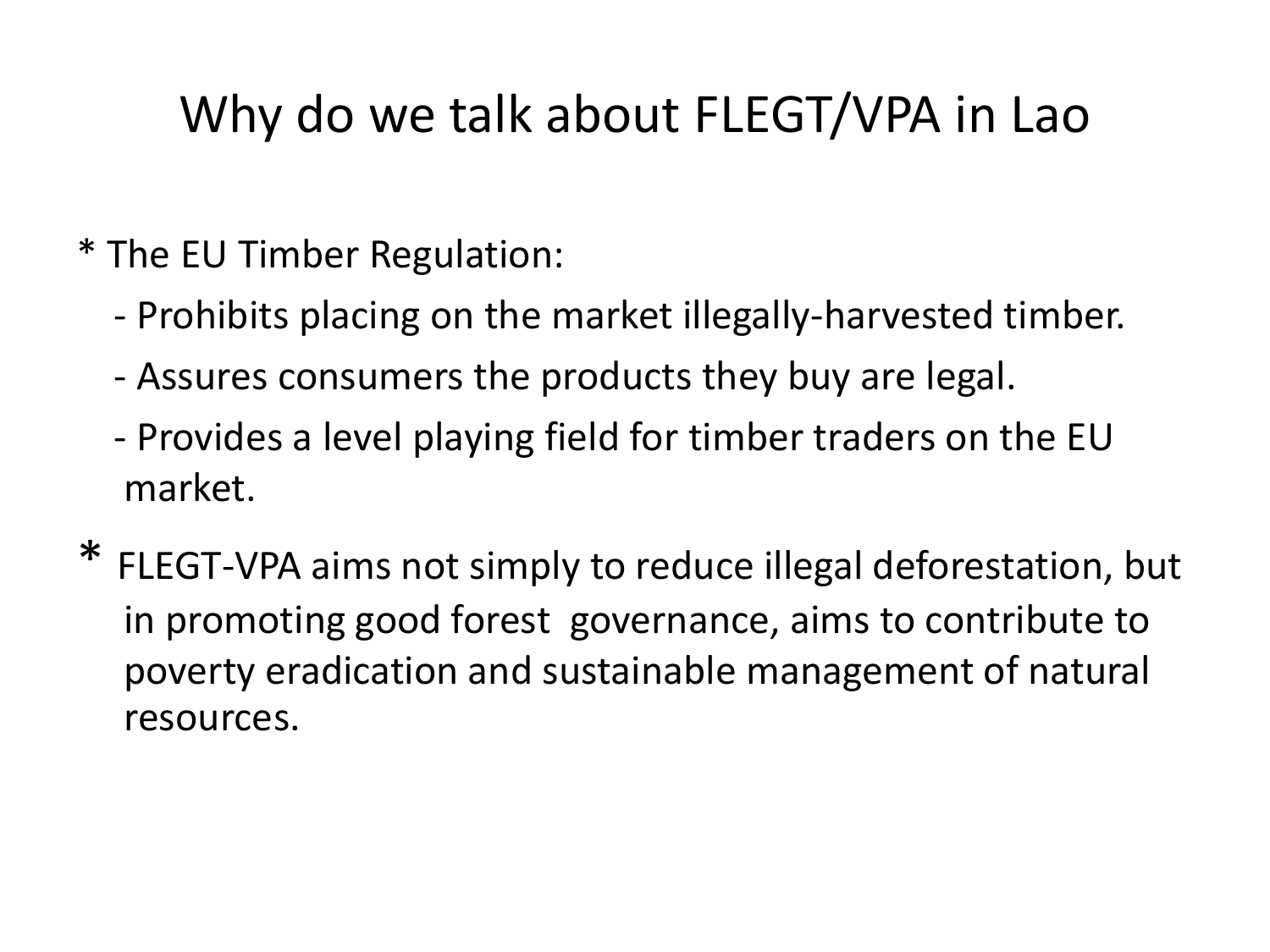#### Lao Government's Policies

- To achieve MDGs and integrate globally;
- To promote sustainable development and eradicate poverty for people;
- To pursue the Forest Strategy till 2020 and reach 70% of forest coverage;
- To promote production based businesses with environmental protection and constant increase of forest resources, boosting the national socio-economic growth; to strengthen local entrepreneurships for negotiation power with other overseas partners; and to support direct international orders to local producers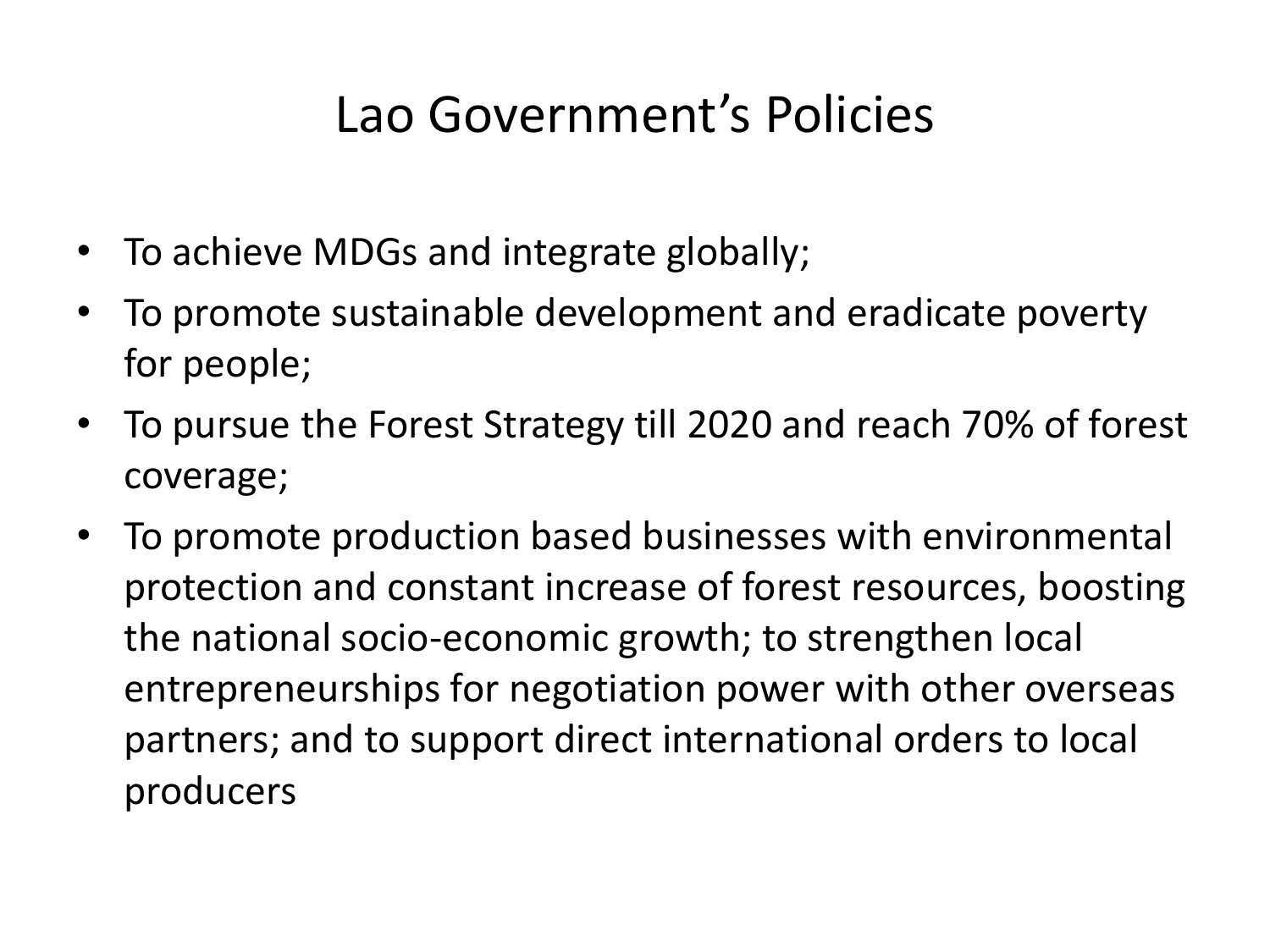#### TIMBER TRADE: LAO PDR and The EU

- Lao PDR is an important timber producing country, whose main export destinations include China, Thailand and Vietnam.
- These countries are manufacturing hubs, who export a large part of their products to the EU.
- FLEGT/VPA Negotiation Burden or Opportunity for LAO country ?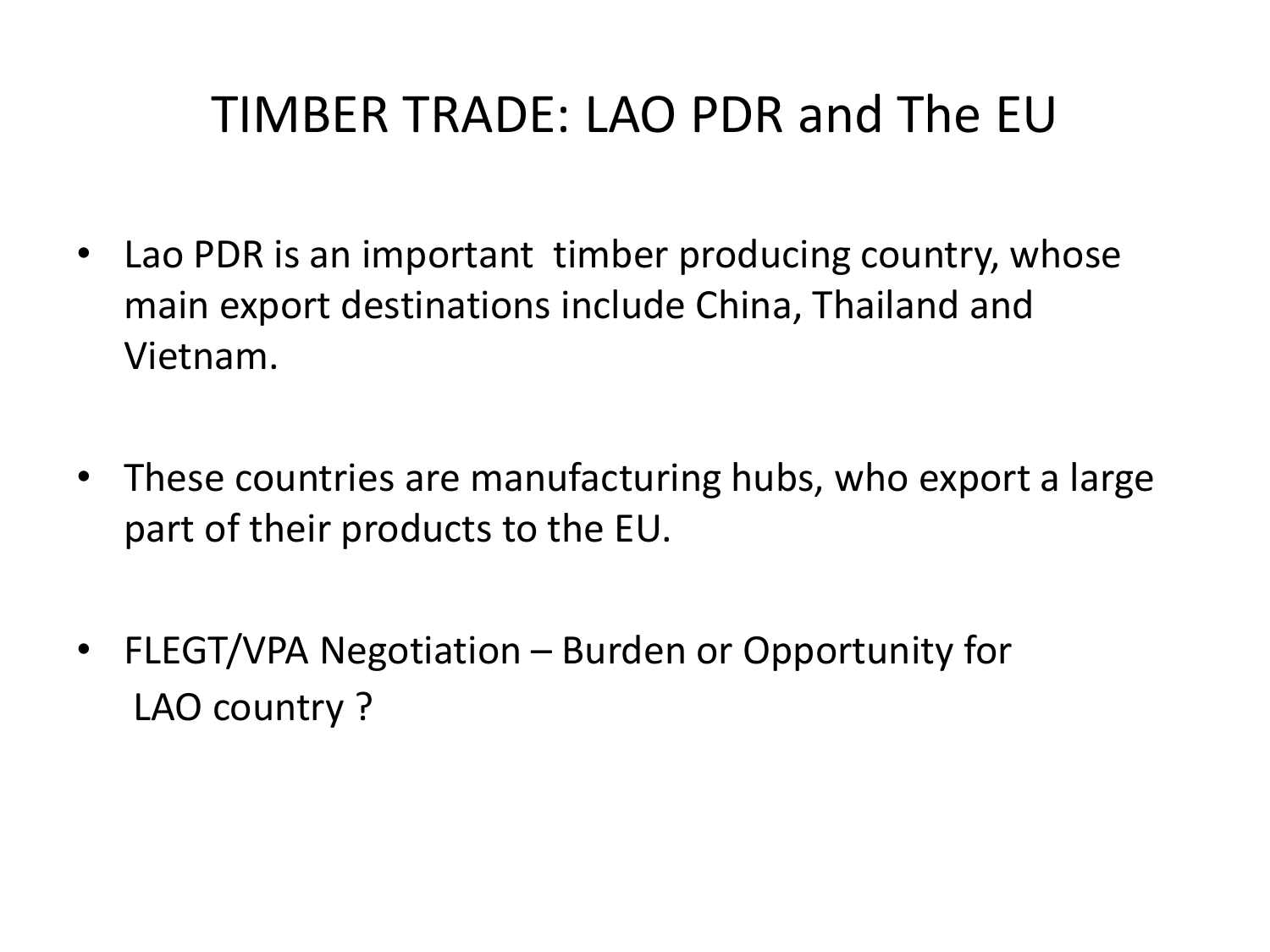## Export of timber products

Why can't Lao companies be more pro-active in exporting finished products?

How can I get raw material?

How can I get money to invest?

How can I get qualified staff?



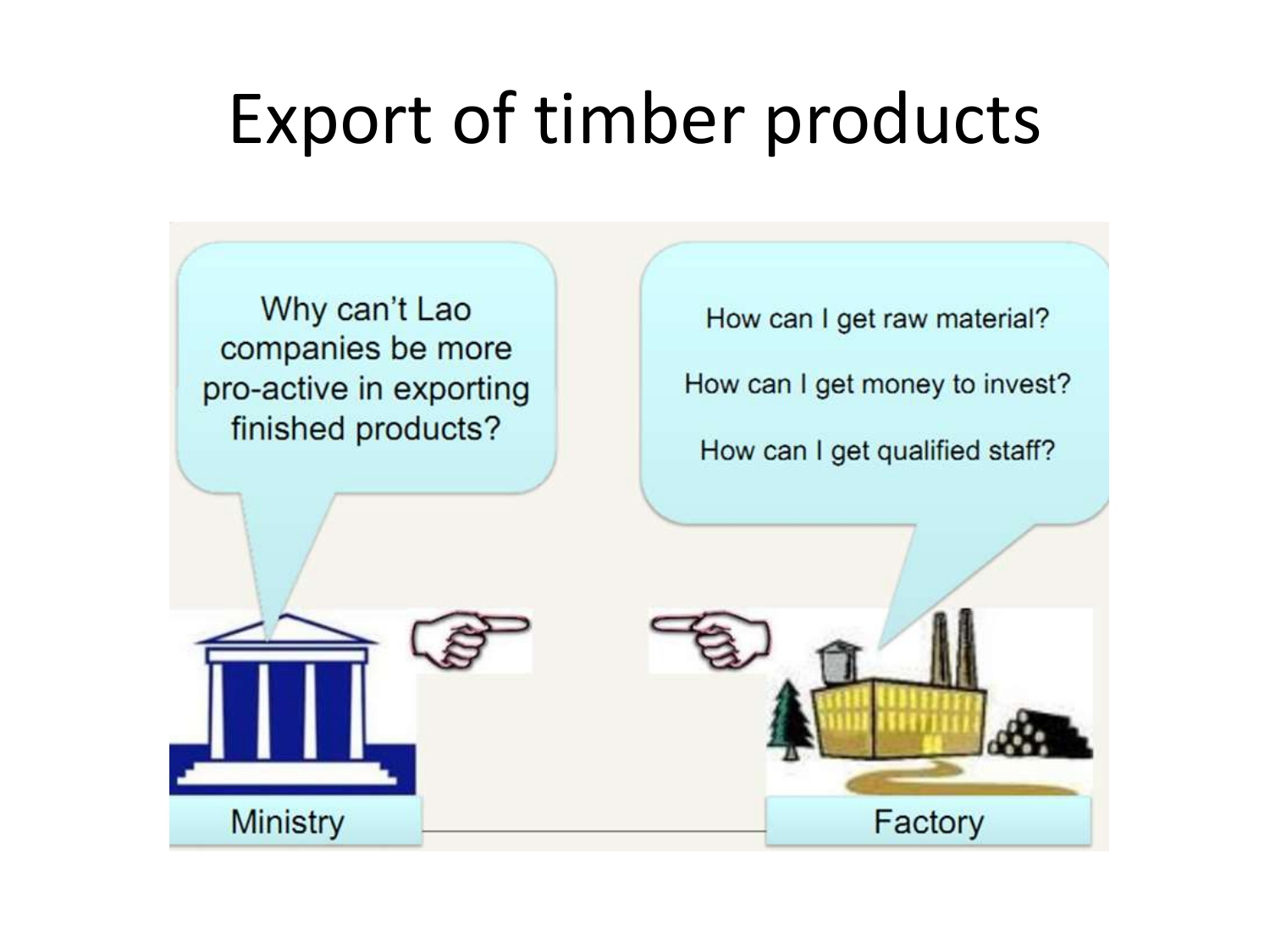# Status of Lao Timber Industry SWOT Analysis

- Strengths:
	- Existence of a wood based industry that makes a significant contribution to the manufacturing sector economy.
	- Timber resources that are attractive to investors and buyers.
	- Low labour and electricity costs.
	- Preferential trade agreements.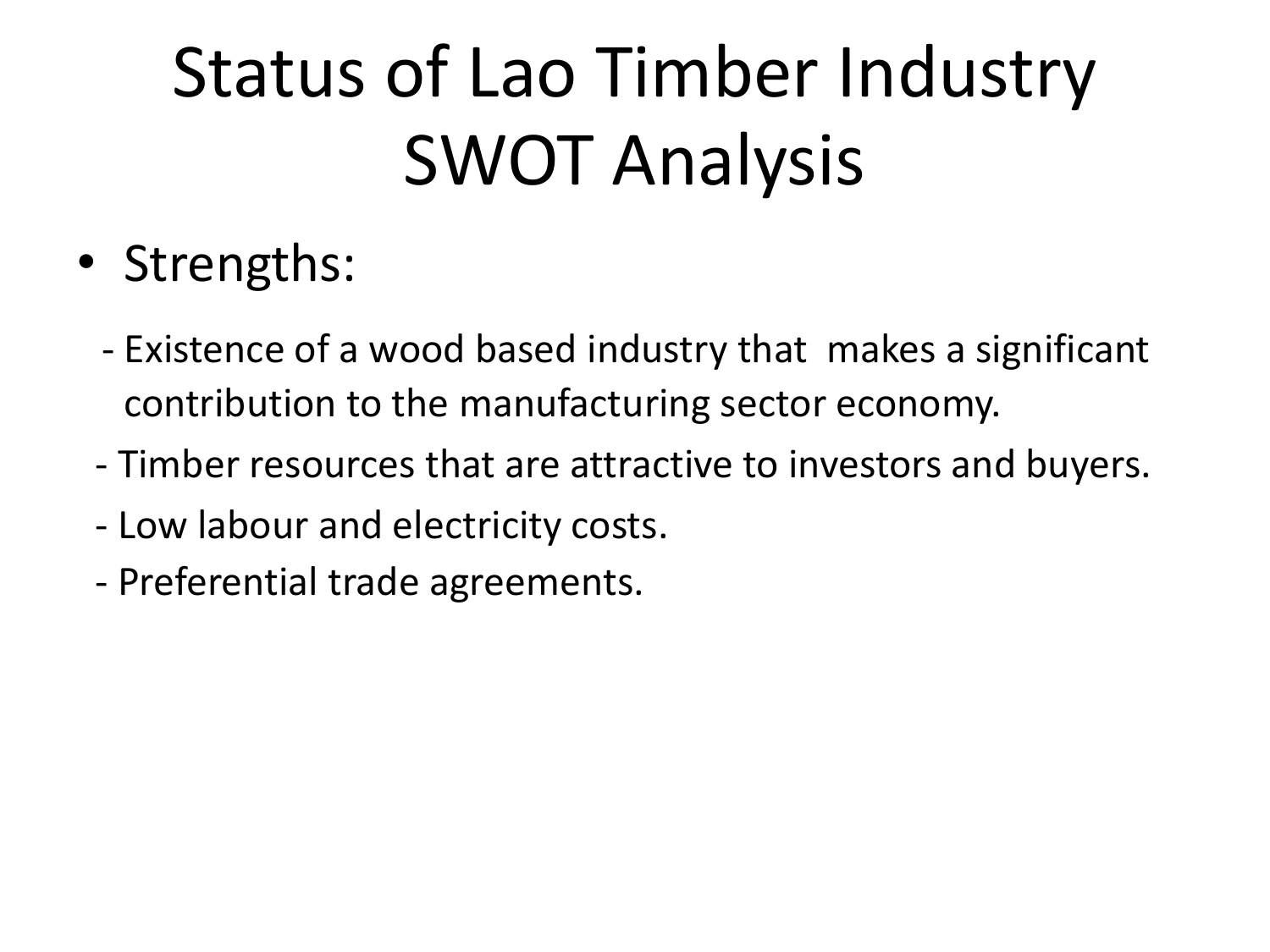## SWOT Analysis

- Weaknesses:
	- Lack of a vision to guide longer term development of the wood processing industry.
	- Uncertainties in supply and availability of raw material.
	- Constraints in availability of and access to credit for operations and investment.
	- Rivalry rather than cooperation amongst the many small to medium sized companies in the industry.
	- Many small companies that are unable to realize economies of scale.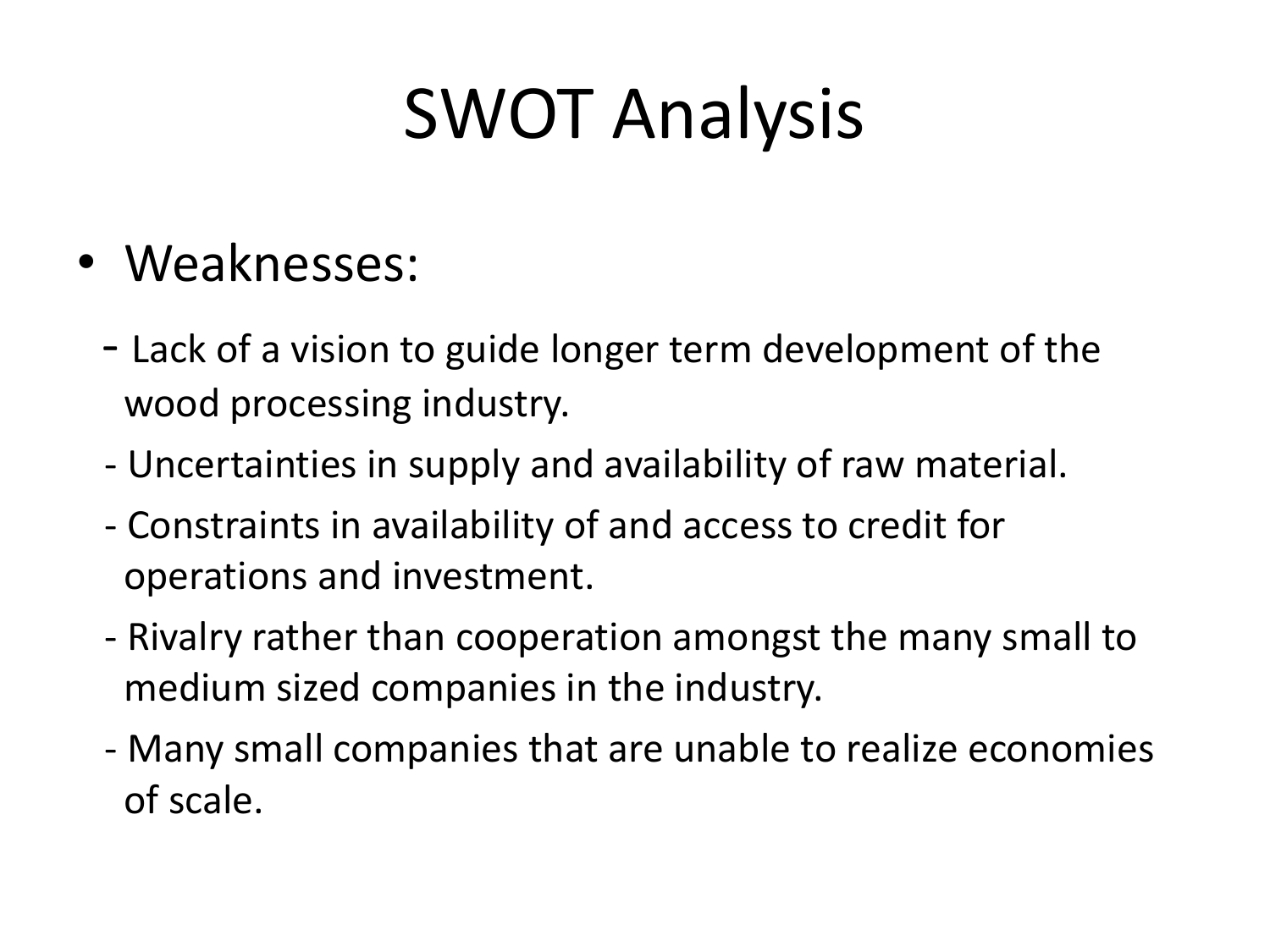# Weaknesses (continue)

- Limited information on and experience with markets beyond neighboring countries.
- Shortcomings in management, technical and marketing skills.
- Low productivity and waste due to technology and production management shortcomings.
- Lack of process and product quality standards.
- Lack of service providers to support upgrading of processes, skills and products.
- Poor governance in forestry sector.
- Poor health and safety conditions that hinder productivity and ability to compete for talented personnel.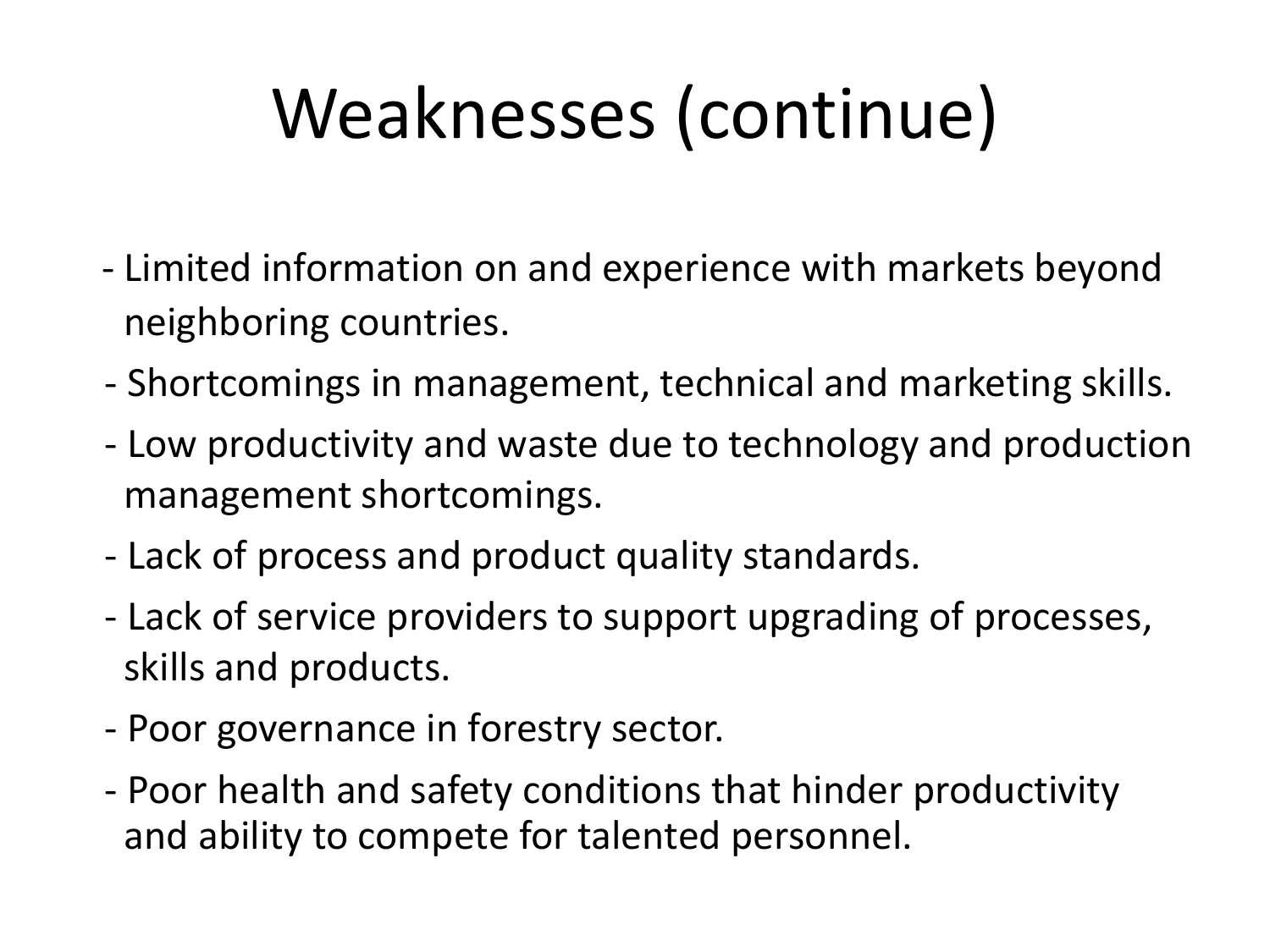# SWOT Analysis

#### • Opportunities:

- Government policy to support secondary processing and export provides opportunity to develop a modern industry capable of competing in world markets.
- Increasing investment in plantations with potential to increase raw material supply for secondary processed wood products.
- Certified wood from natural forests (and potentially plantations)
- Potential of certified controlled wood from natural forests.
- Under utilisation of lesser known species from infrastructure projects.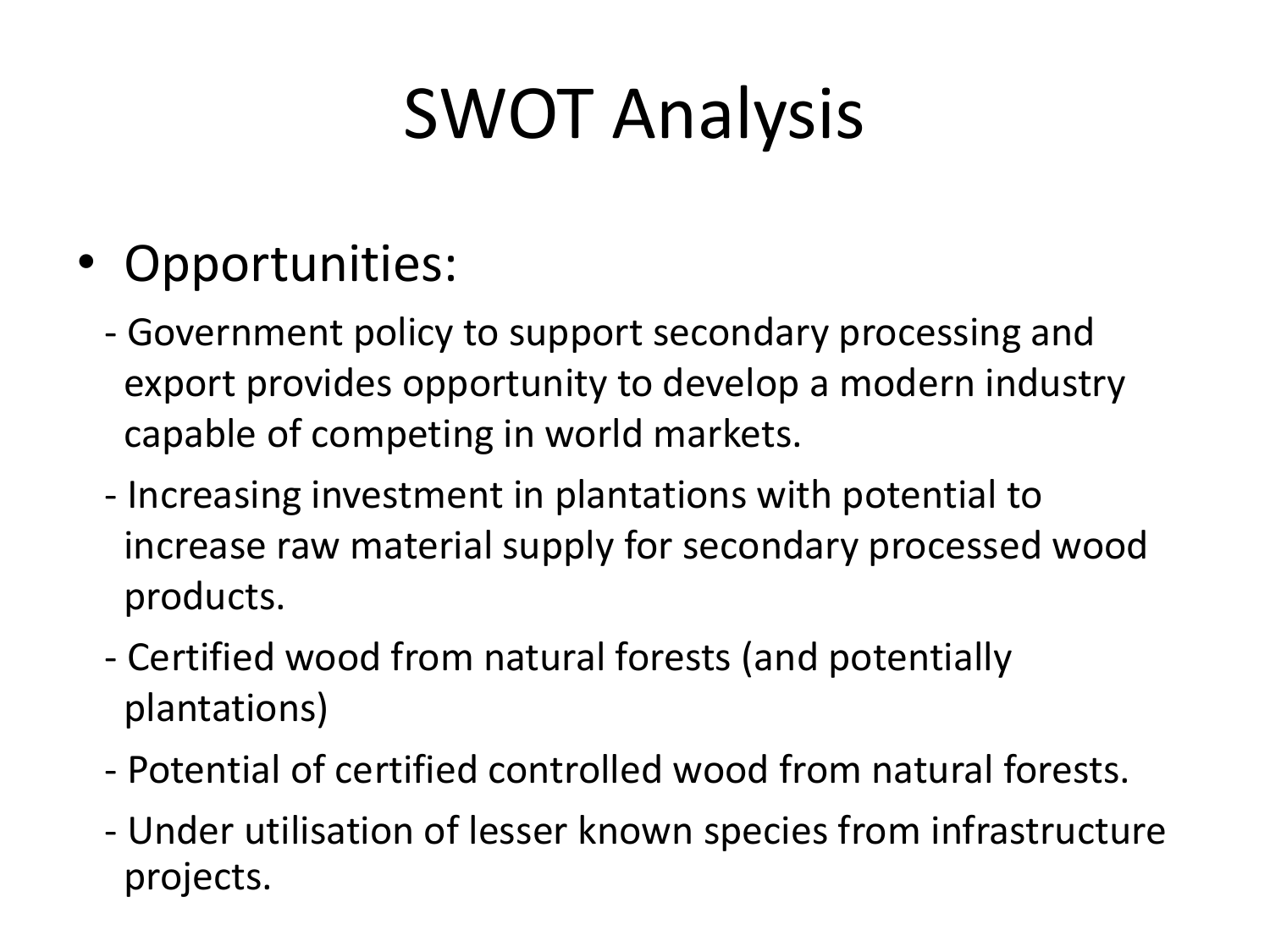# Opportunities (continue)

- Increasing demand for wood on domestic and regional markets.
- Increasing demand for certified and verified legal wood in Europe and US markets.
- Potential for products, process and technological innovations to increase value added and new market opportunities.
- Opportunity to build on support from former and current ODA and NGO projects.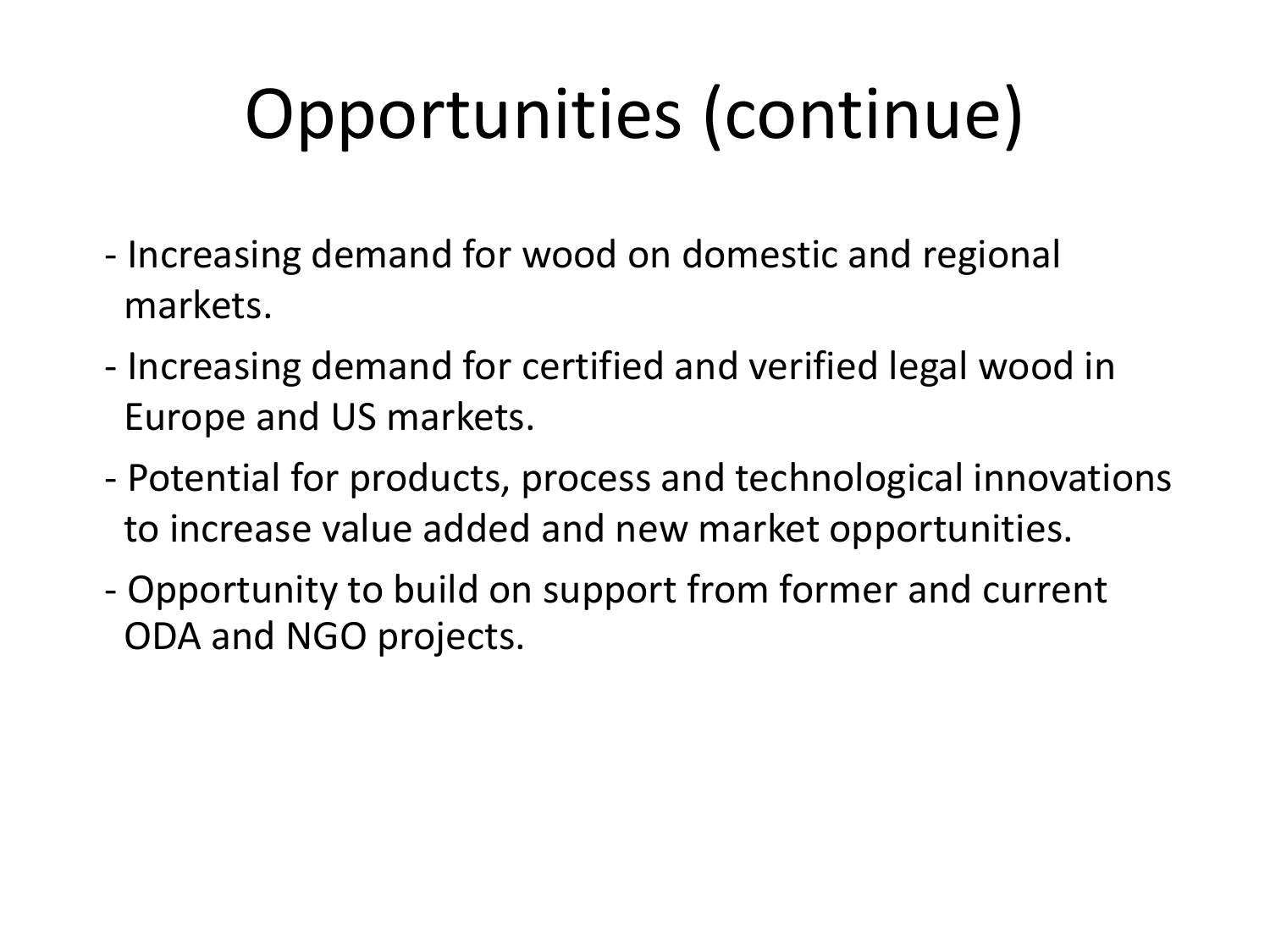# SWOT Analysis

#### • Threats:

- Wood processing companies in neighboring countries that benefit from competitive advantages.
- Competition in both wood supply and product markets from operators that do not comply with government regulations.
- Administrative delays and facilitation costs related to exporting and inter-province transport.
- Container haulage costs for exports prior to shipping ex-port.
- Uncertain future as continuing overcapacity will result in business closure.
- New legislation combating illegal wood imports in EU and USA will present an administrative and promotional hurdle for exporters.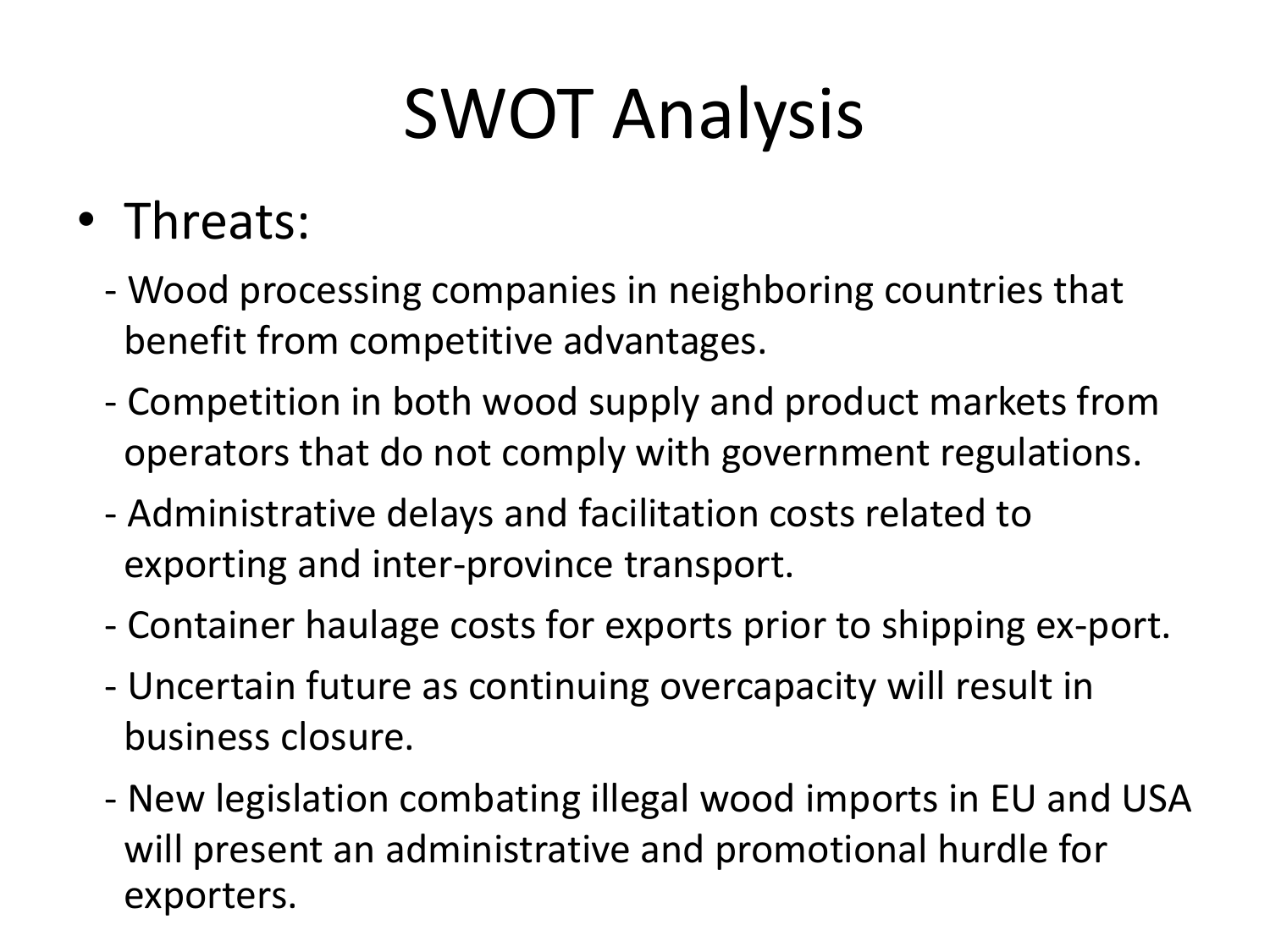# The role of the private sector in FLEGT/VPA Process

- Lao Government recognized the private sector as a main actor
- "Champion" companies can play a leader role as pilot enterprises but also a "trophy" for them is required
- Private sector platform to be established in the associations facilitates the consultation process for timber legality definition (TLD) using the forestry legality compendium as a baseline.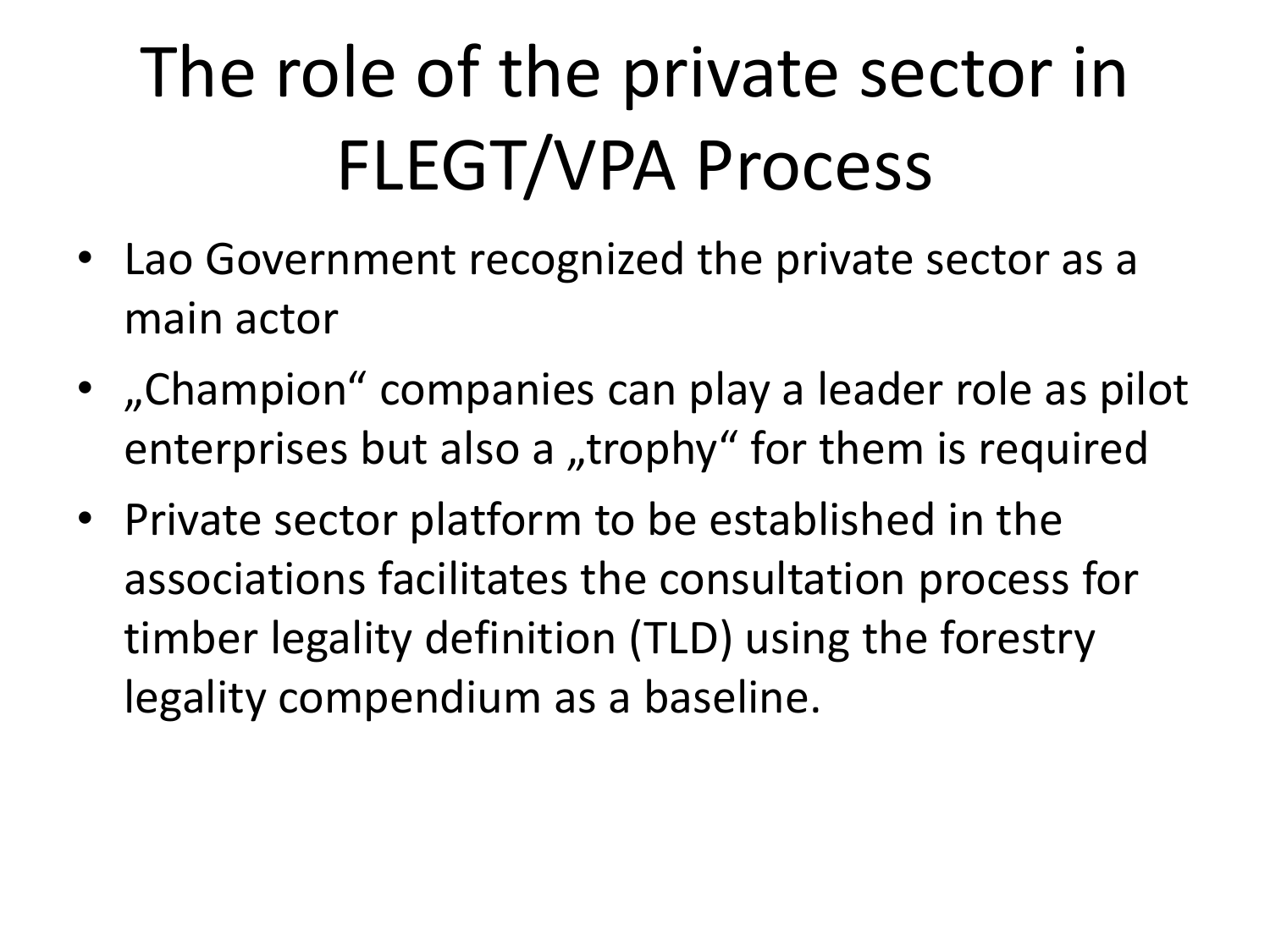#### **Flow chart of timber processing (general)**

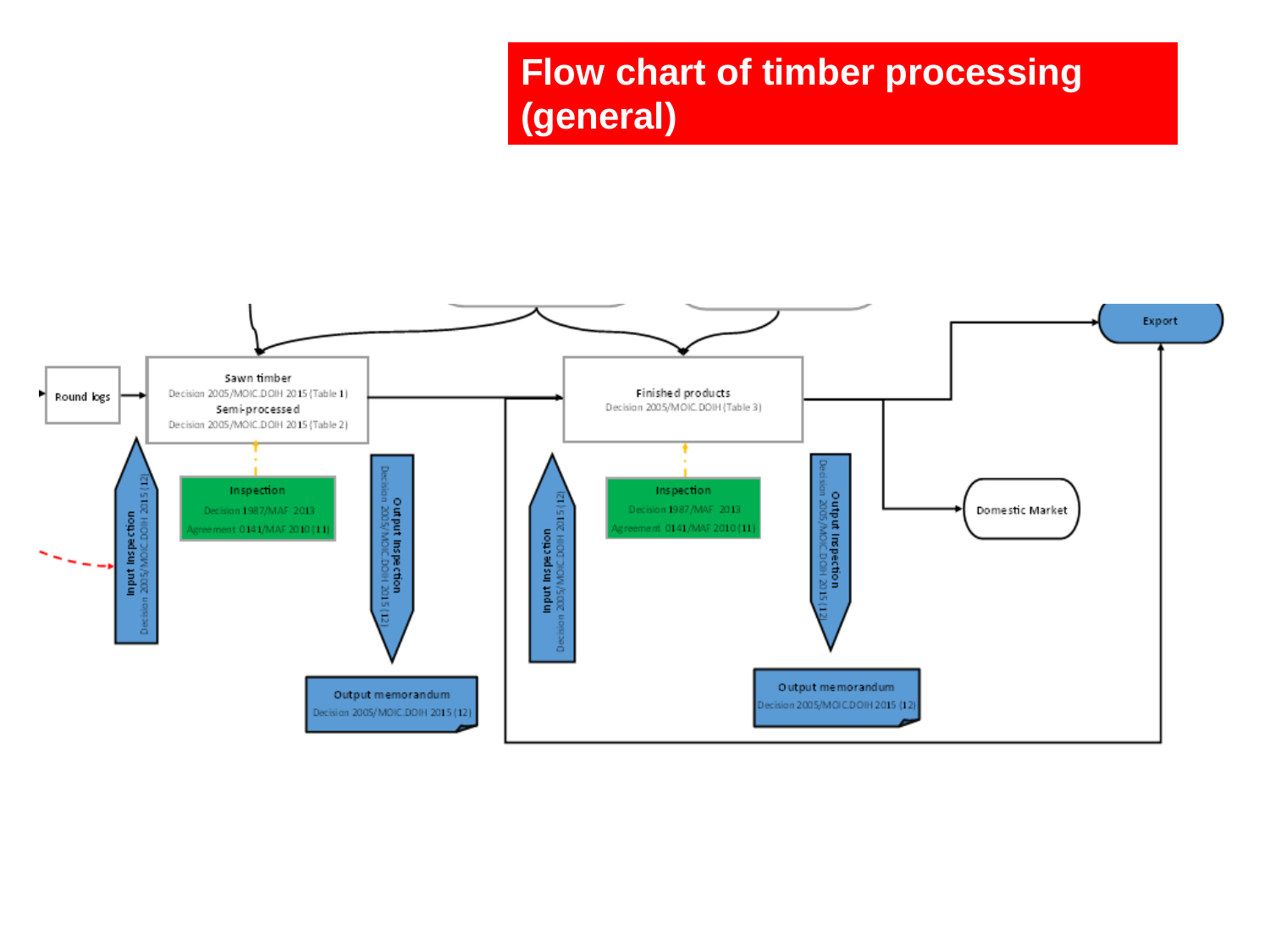

## **Flow chart of input from production**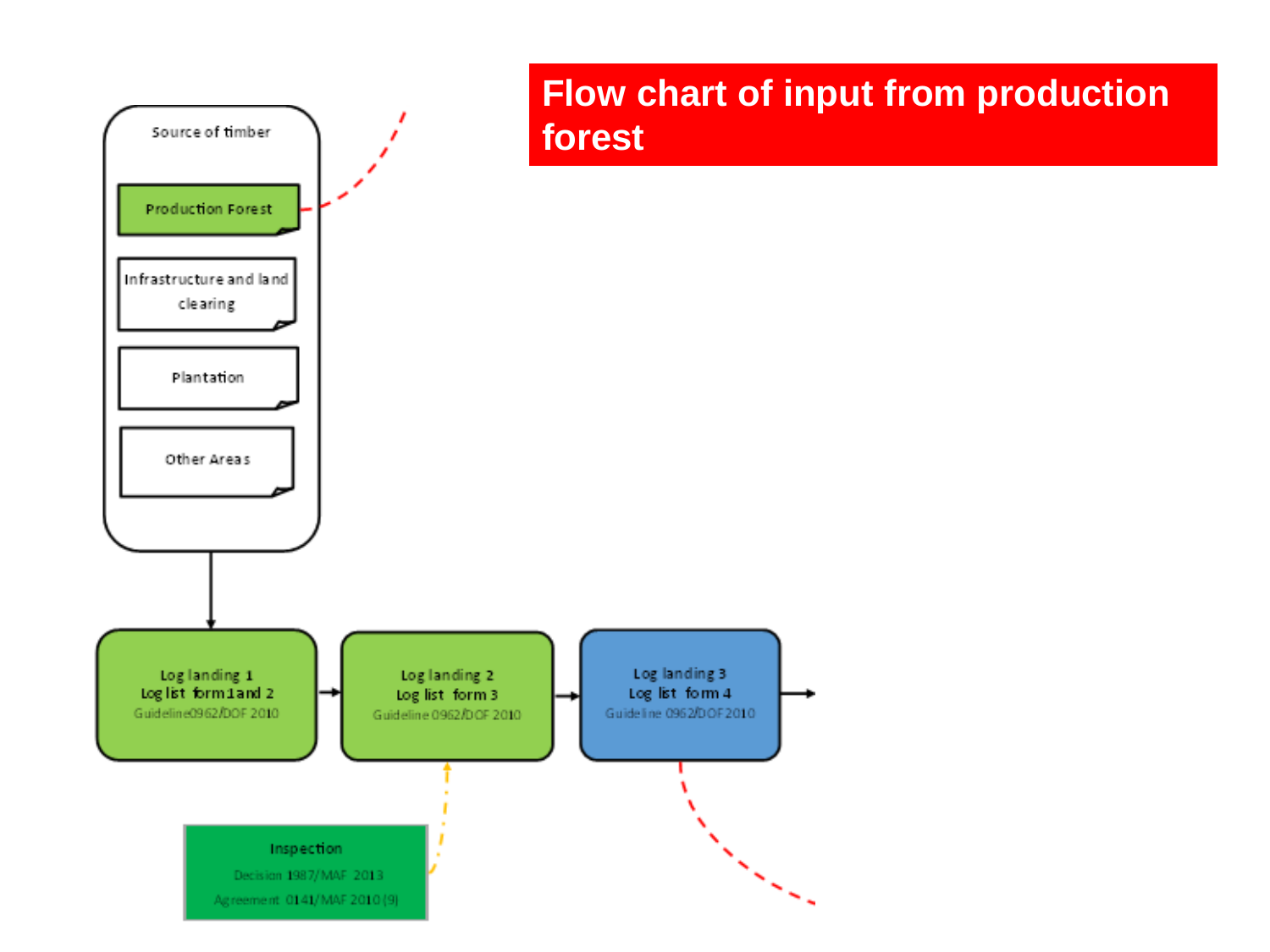

## **Flow chart of input from conversion**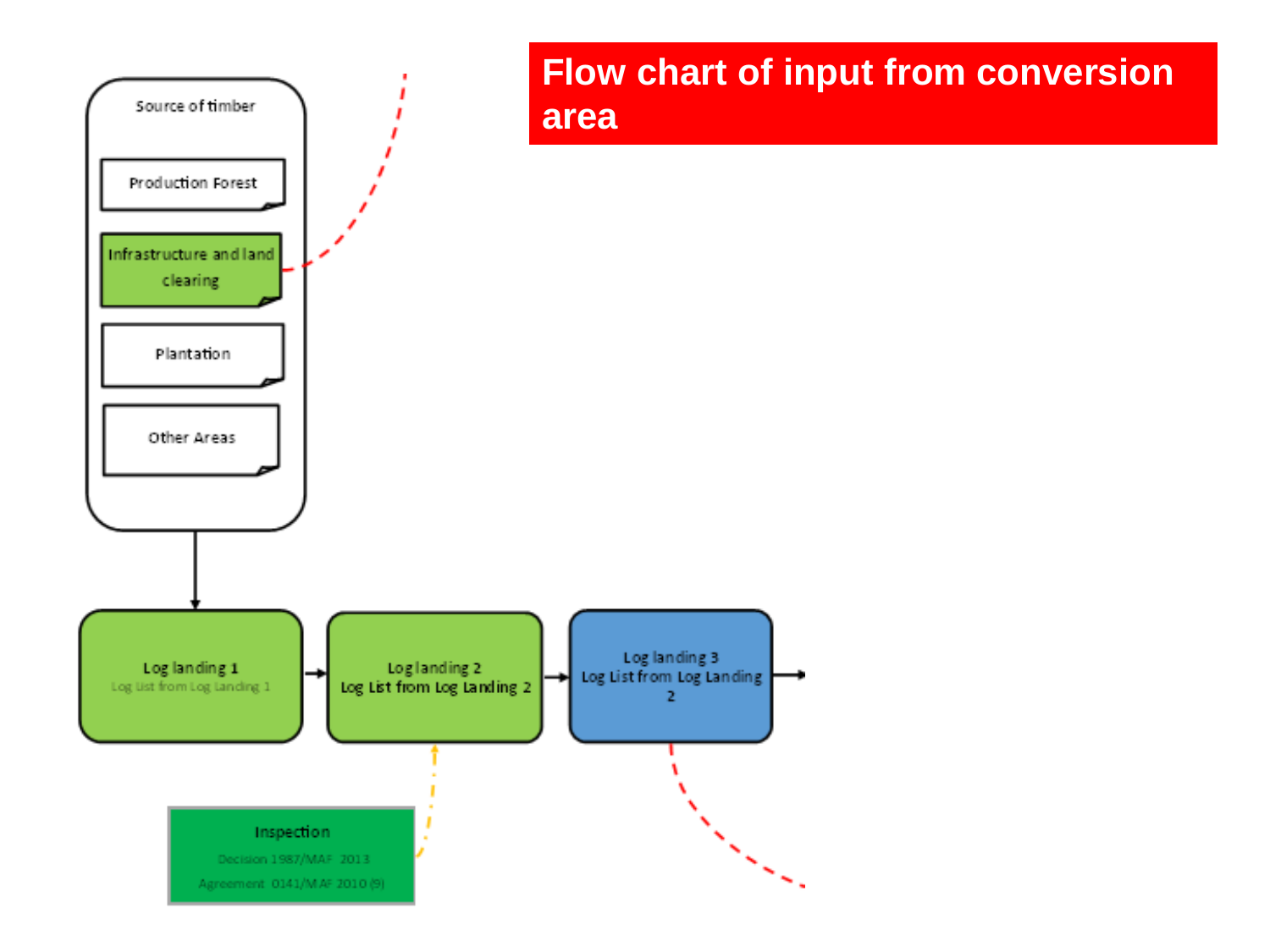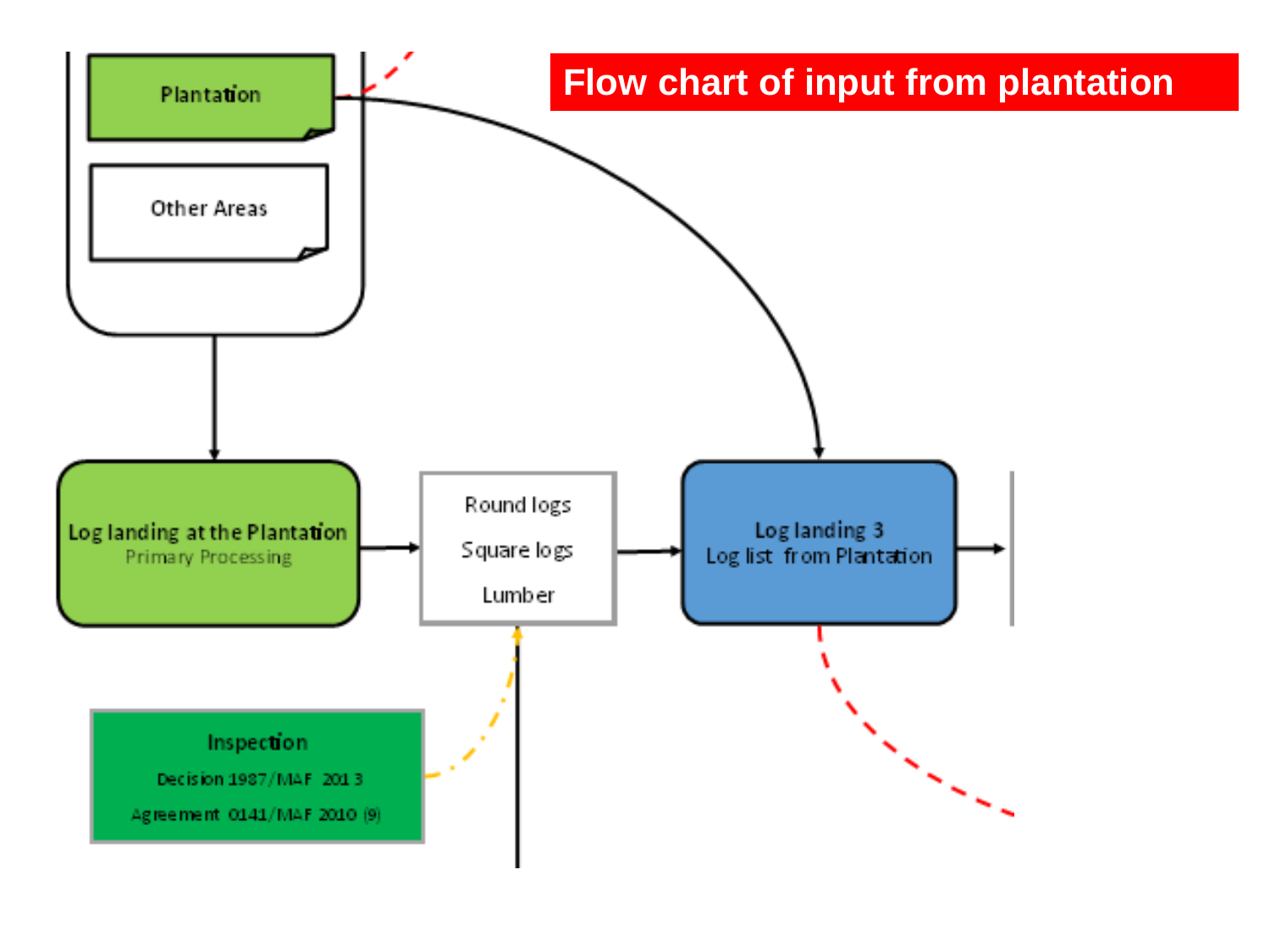## What is next?

#### **Stepwise implementation of the newly developed Sector Strategy**

- Ensure timber supply for companies
- Increase qualification of staff /workers
- Support increased value-added, competitiveness and performance of companies
- Develop chain of custody procedures and any supporting regulations to facilitate the full benefit of existing and future forest management and timber industry.
- Promote and support engineered products manufactures of lesser known species, small diameter logs, branches, waste wood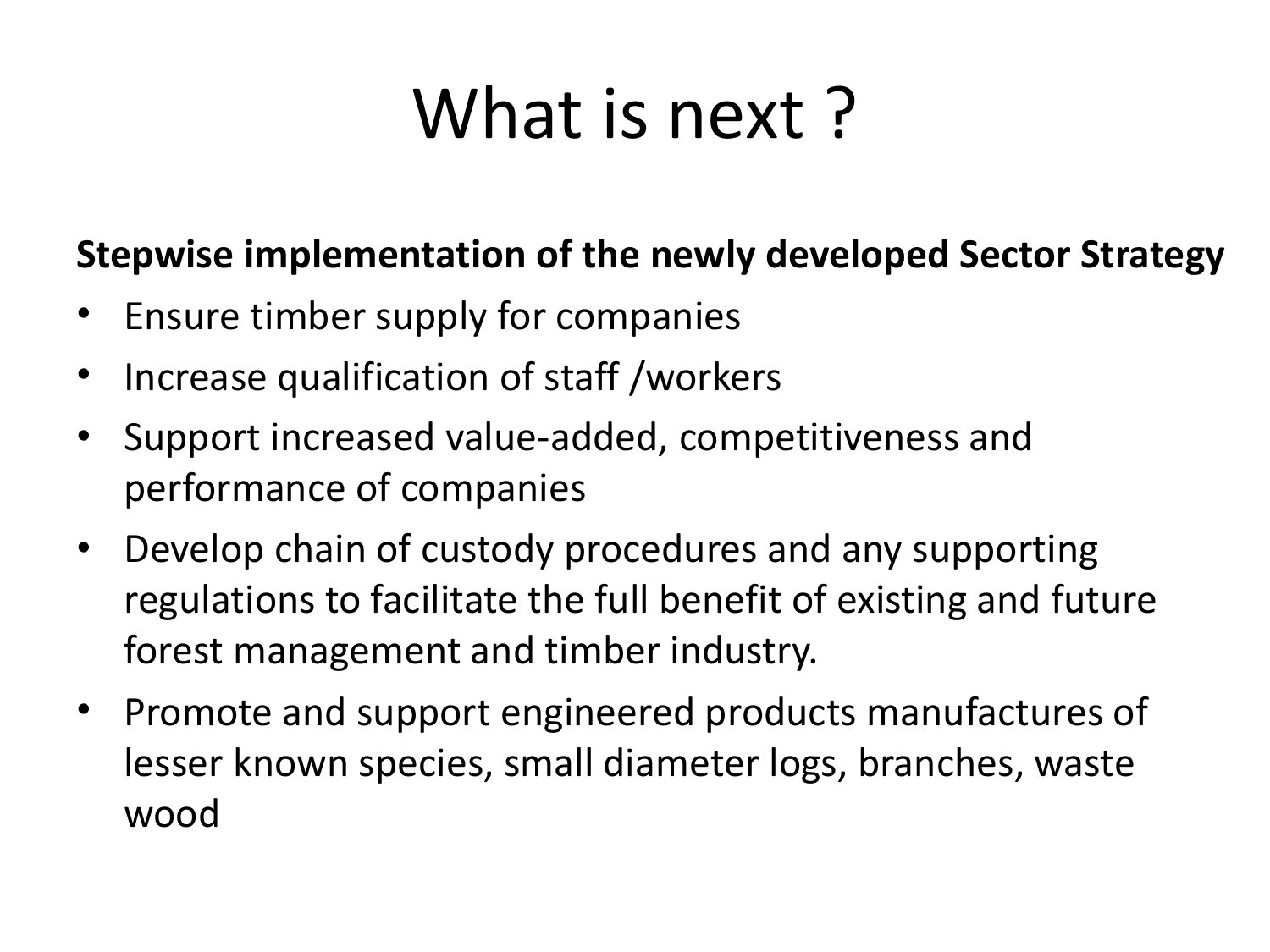## **Challenges to ensure timber supply for companies from natural forests**

- Large volumes of concession timber is not auctioned at log landing 2 and deals on who gets the timber are made often beforehand
- Figures on available timber are contradictive -> Lao export / Quota figures (2014) approx. 300,000 m<sup>3</sup>, Vietnamese and Chinese import figures (2014) approx. 1,700,000m<sup>3</sup>
- No proper or correct forest inventories from Laos for verifying timber quantities and species in concessions
- Large quantities of timber lesser known species, small dimensioned wood, branches – which cannot be immediately used or sold are destroyed or remain unused
- Different regulations and interpretations in different provinces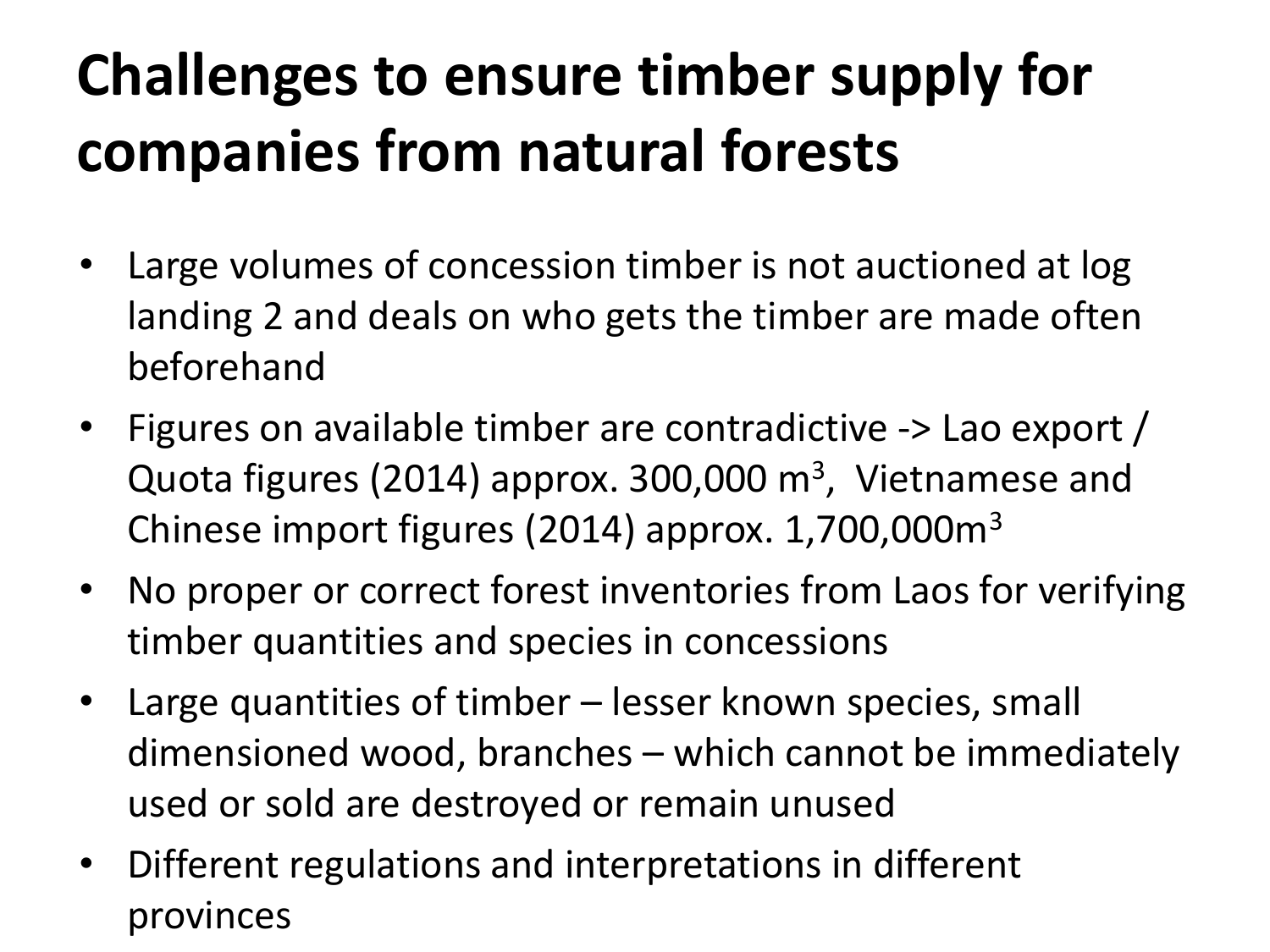### **Required Measures**

- All concession timber must be auctioned at log landing 2, previous deals should be illegal
- Contracts with developers of infrastructure projects must include harvesting costs based on standard costs!
- Companies who have introduced CoC should automatically have preference in obtaining timber
- When CoC systems are introduced in companies, the collected data should not only be used for proving legality but also for a proper production management which is required for the increase of performance and competitiveness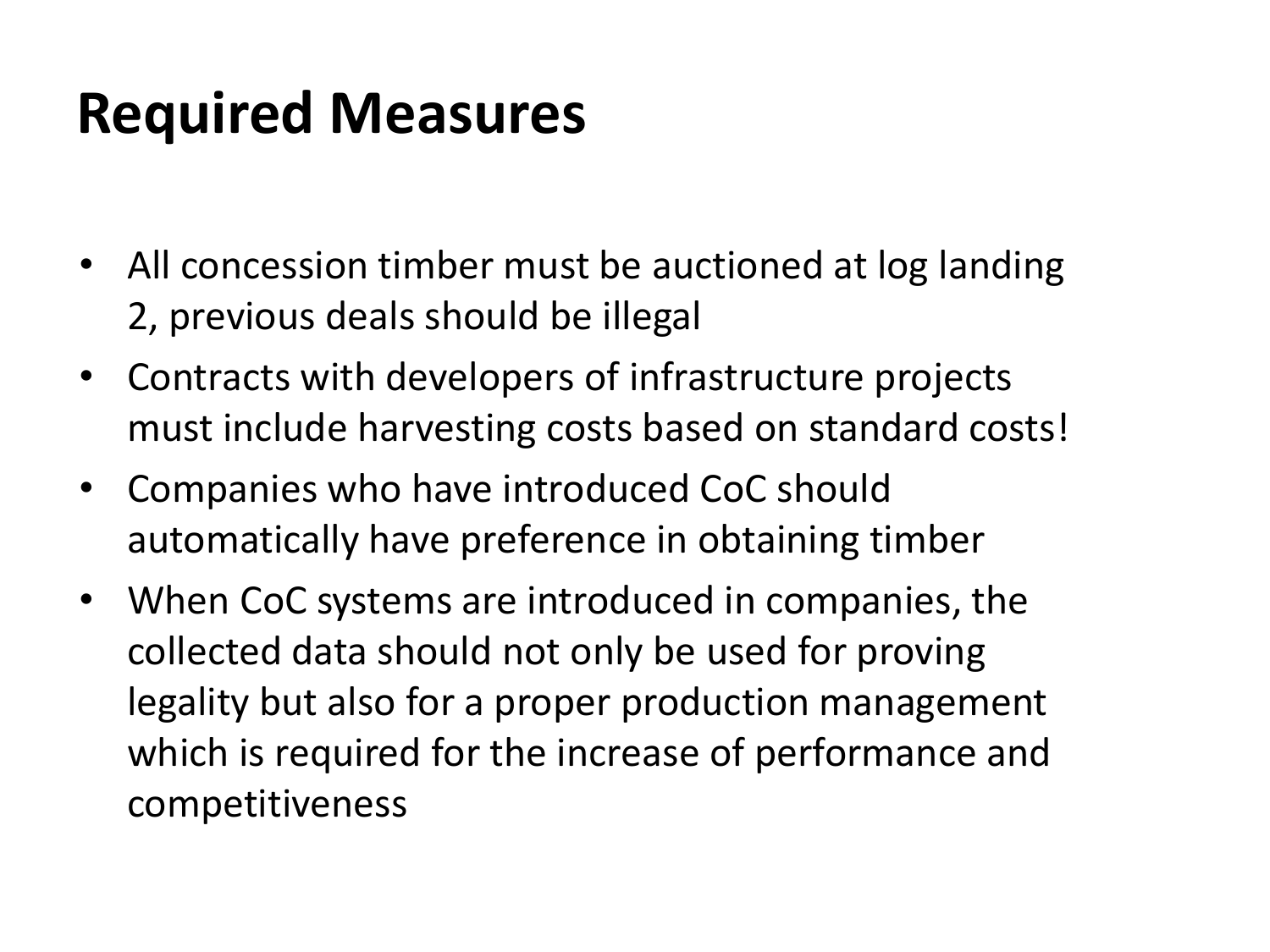# **Collaboration with MoIC § DOF**

Set up a Pilot Project to use of small diameter logs and Lesser Known Species from infrastructure projects (conversion areas) to produce a wide range of products such as doors, door frames, flooring, solid wood panels, finger joint laminated boards and blockboard.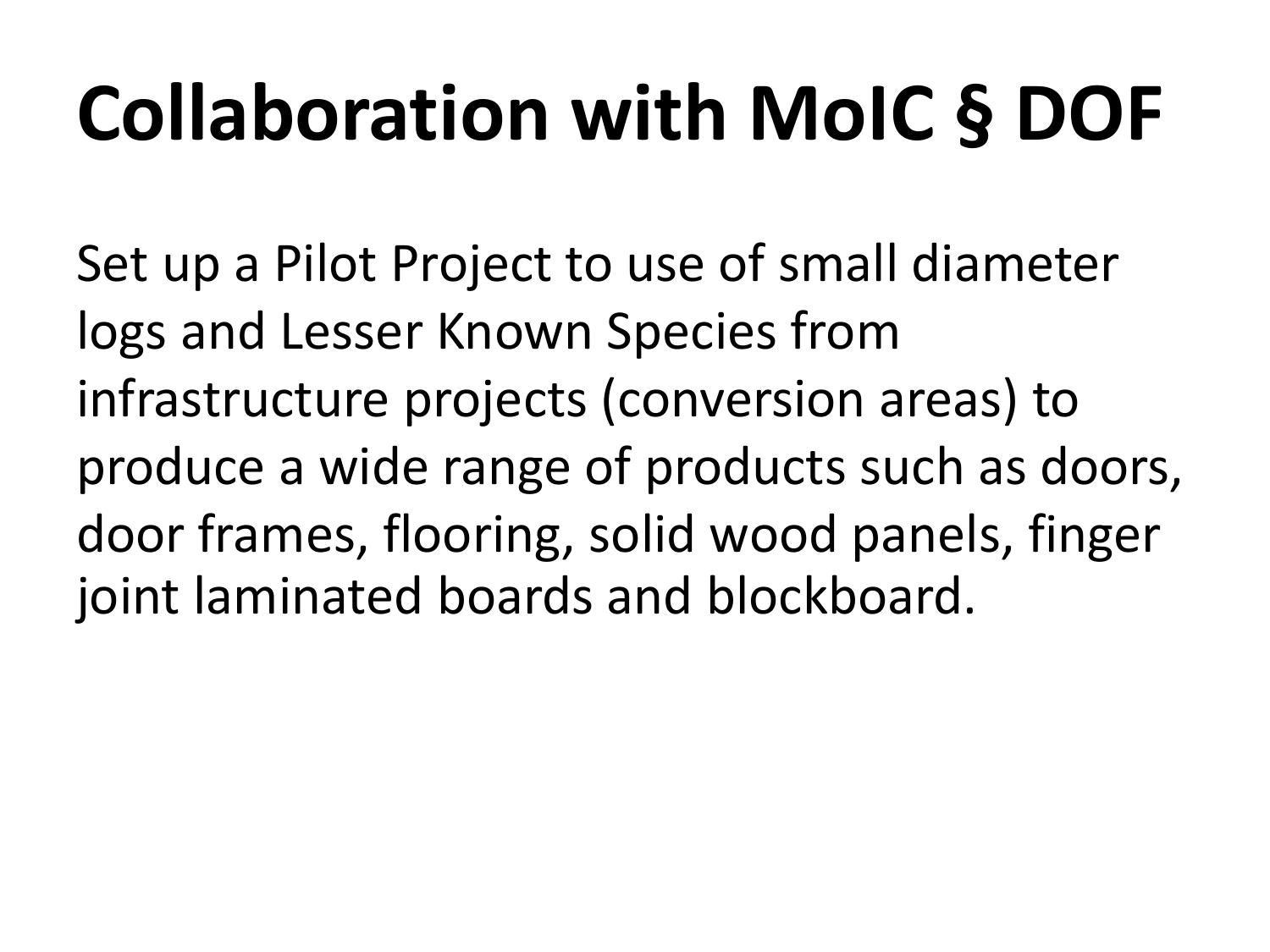### **Lesser known timber species, small dimensioned logs, branches and waste wood**

The common practice in **conversion areas of infrastructure projects** is to harvest only the internationally in demand and established species.

**Lesser known species**, small dimensioned logs, branches and waste wood remain unused and are left to waste.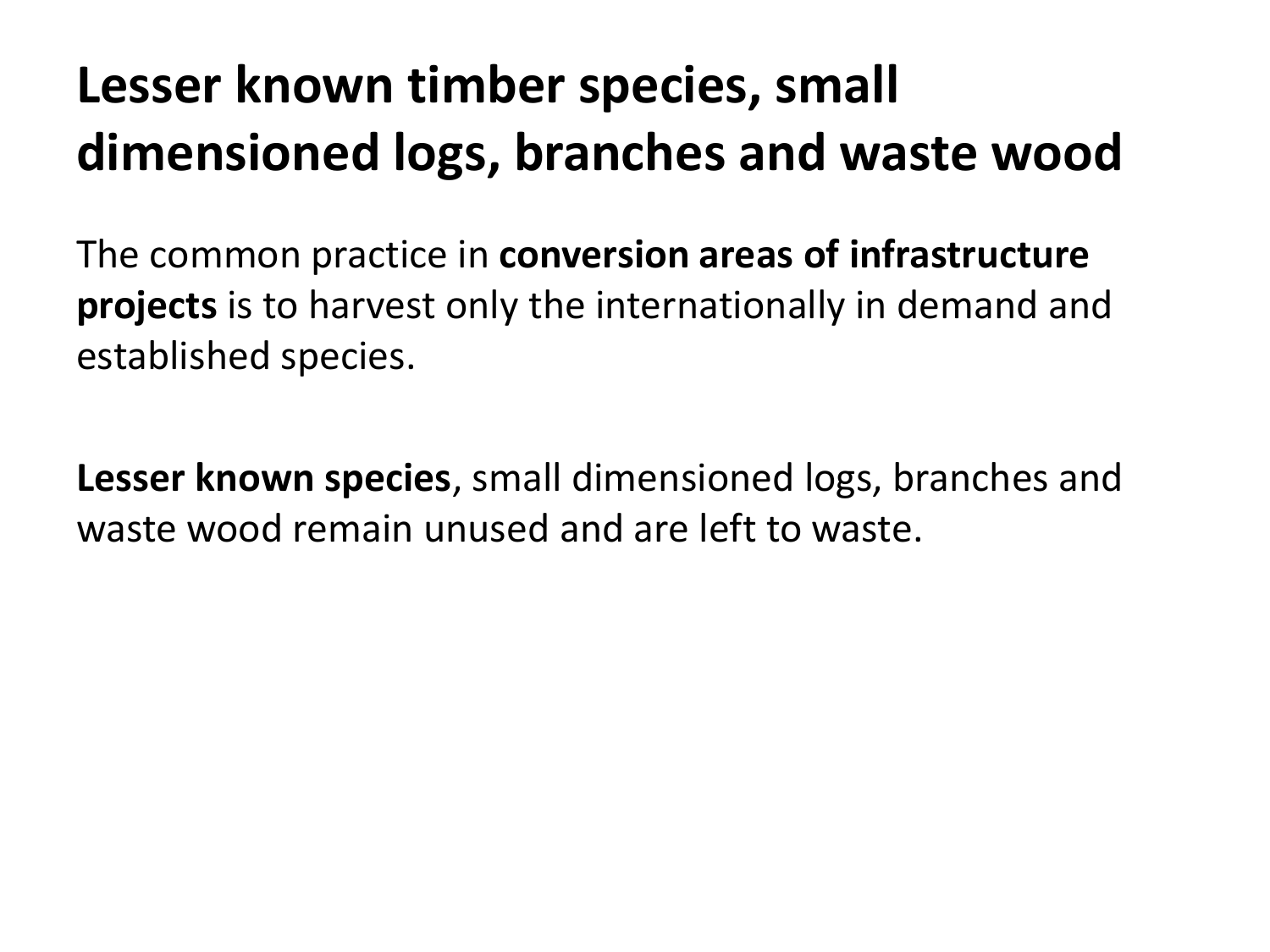## Innovative Products

In this context, the production of the following types of panels are proposed:

Blockboards consisting of an edge-glued core layer of small wooden strips and two top layers from peeled veneer or thin MDF

3- (and 5-) layer solid wooden panels consisting of an edge-glued core layer of wooden strips and with two top layers from solid wooden planks / battens





Blockboard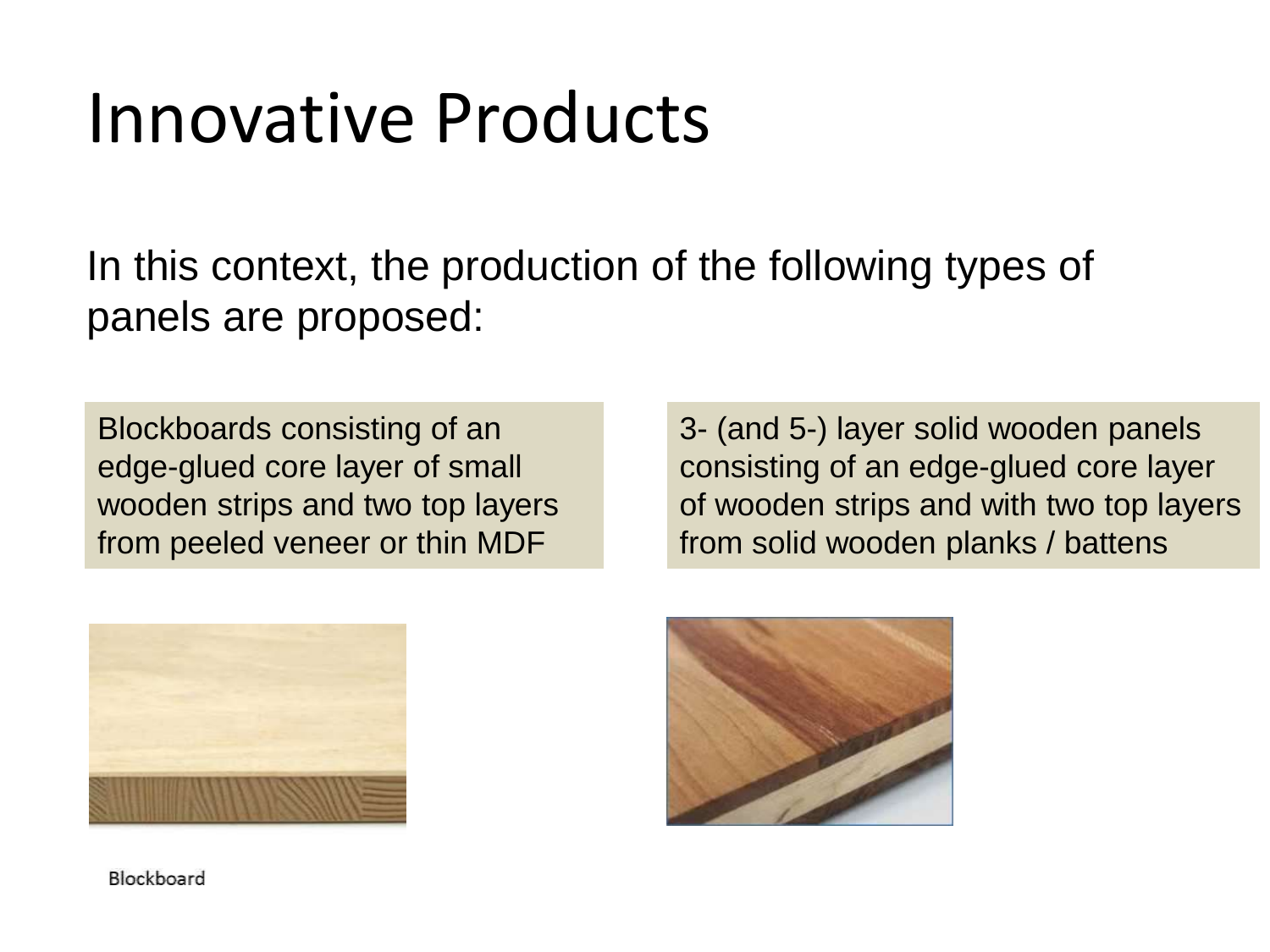## Model plant for the sector

Besides processing unused resources into products of high valueadded, such a "new" production plant could serve as a model for demonstrating:

- How the legality of processed wood can be proven by a functioning Chain of Custody system
- Modern efficient and environmentally friendly production technology
- State-of-the-art production management systems in connection with Chain of Custody systems